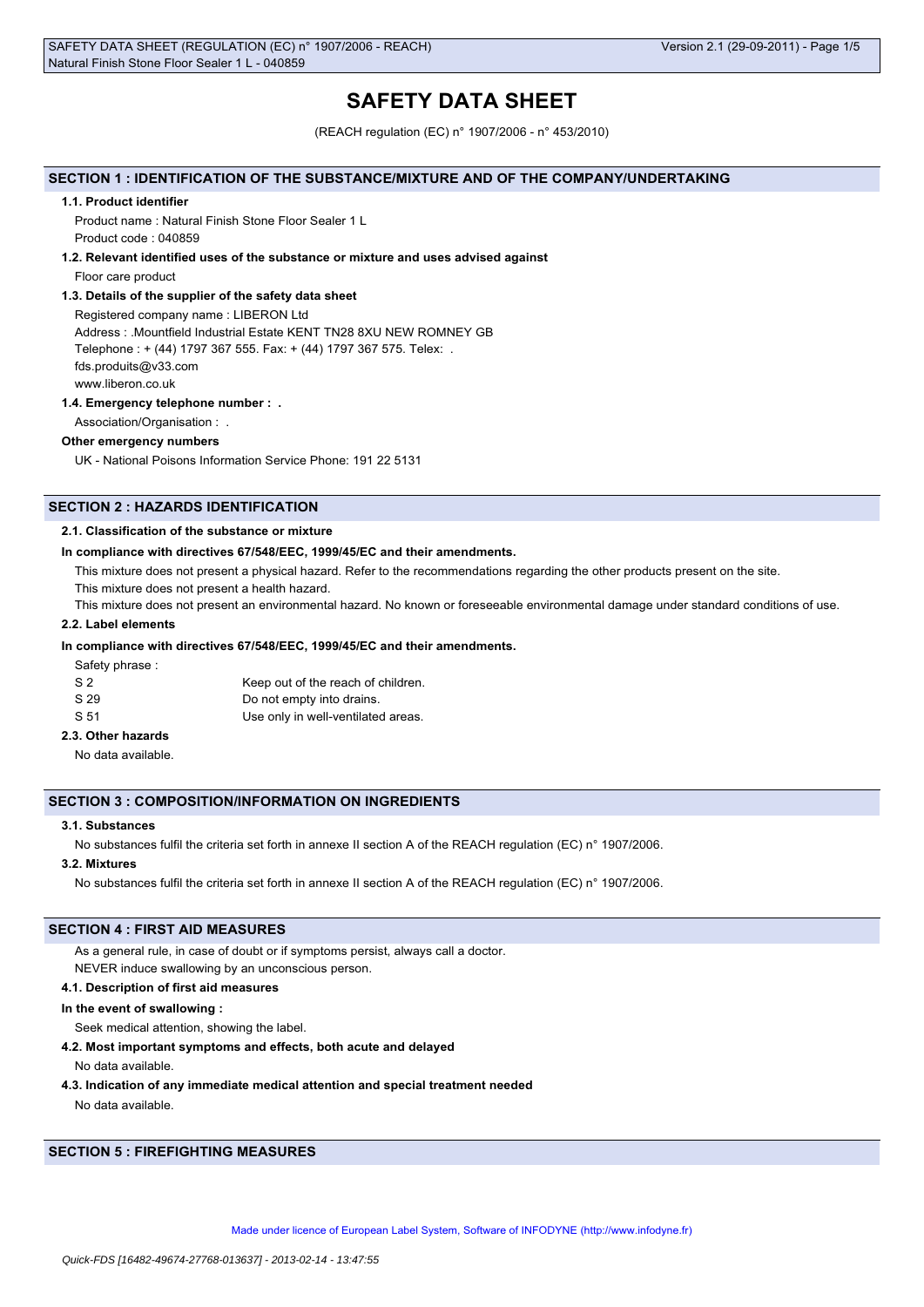#### Non-flammable.

#### **5.1. Extinguishing media**

### **Suitable methods of extinction**

## In the event of a fire, use :

- sprayed water or water mist
- foam
- multipurpose ABC powder
- BC powder

- carbon dioxide (CO2)

#### **Unsuitable methods of extinction**

In the event of a fire, do not use :

- water jet

## **5.2. Special hazards arising from the substance or mixture**

A fire will often produce a thick black smoke. Exposure to decomposition products may be hazardous to health.

Do not breathe in smoke.

In the event of a fire, the following may be formed :

- carbon monoxide (CO)

- carbon dioxide (CO2)

## **5.3. Advice for firefighters**

No data available.

## **SECTION 6 : ACCIDENTAL RELEASE MEASURES**

### **6.1. Personal precautions, protective equipment and emergency procedures**

Consult the safety measures listed under headings 7 and 8.

#### **For fire-fighters**

Fire-fighters will be equipped with suitable personal protective equipment (See section 8).

### **6.2. Environmental precautions**

Contain and control the leaks or spills with non-combustible absorbent materials such as sand, earth, vermiculite, diatomaceous earth in drums for waste disposal.

Prevent any material from entering drains or waterways.

## **6.3. Methods and material for containment and cleaning up**

Clean preferably with a detergent, do not use solvents.

## **6.4. Reference to other sections**

No data available.

### **SECTION 7 : HANDLING AND STORAGE**

Requirements relating to storage premises apply to all facilities where the mixture is handled.

#### **7.1. Precautions for safe handling**

Always wash hands after handling.

#### **Fire prevention :**

Prevent access by unauthorised personnel.

#### **Recommended equipment and procedures :**

For personal protection, see section 8.

Observe precautions stated on label and also industrial safety regulations.

#### **Prohibited equipment and procedures :**

No smoking, eating or drinking in areas where the mixture is used.

#### **7.2. Conditions for safe storage, including any incompatibilities**

No data available.

#### **Storage**

Keep out of reach of children.

Do not allow to freeze

#### **Packaging**

Always keep in packaging made of an identical material to the original.

#### **7.3. Specific end use(s)**

No data available.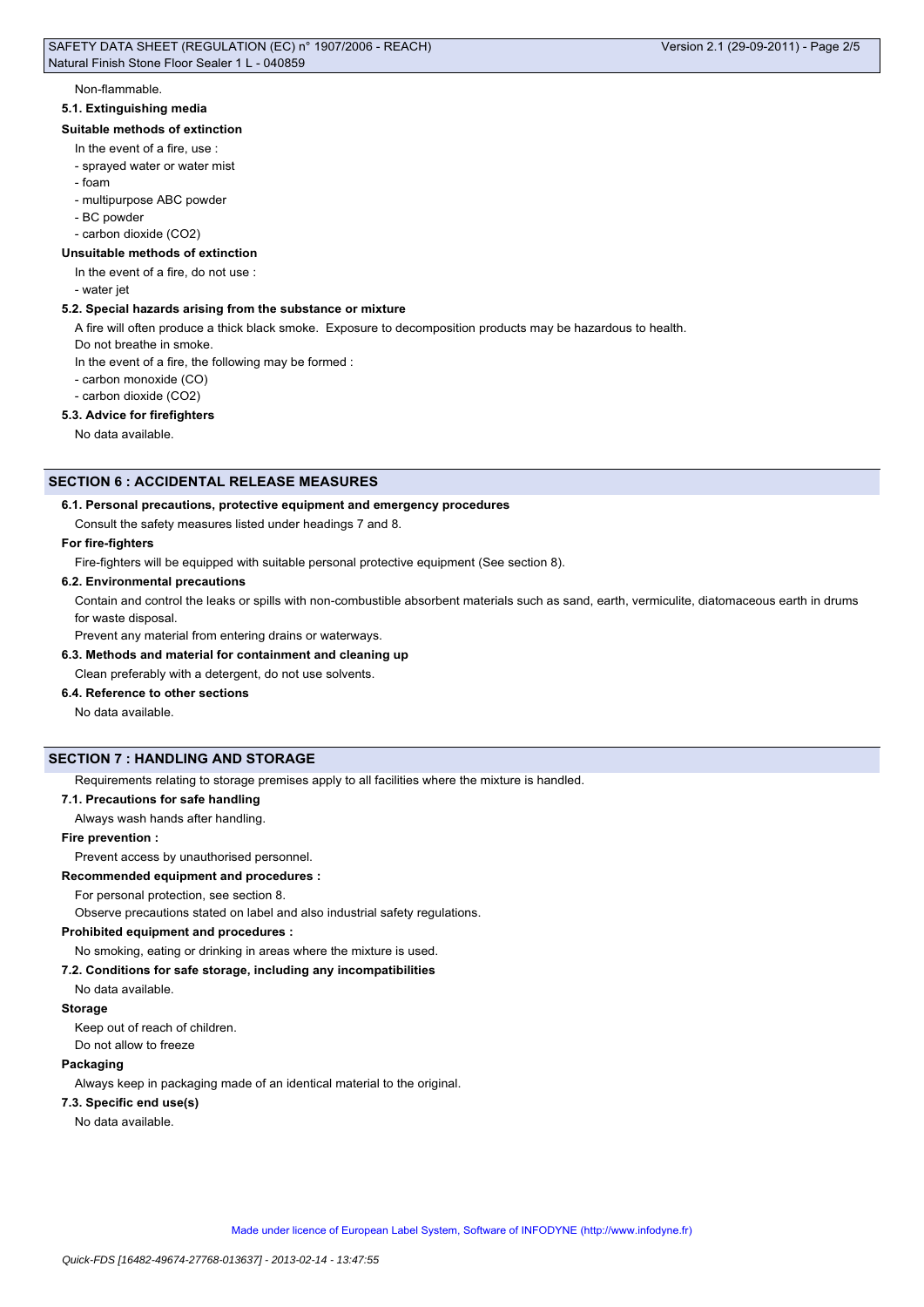## **SECTION 8 : EXPOSURE CONTROLS/PERSONAL PROTECTION**

### **8.1. Control parameters**

No data available.

#### **8.2. Exposure controls**

### **Personal protection measures, such as personal protective equipment**

Use personal protective equipment that is clean and has been properly maintained.

Store personal protective equipment in a clean place, away from the work area.

Never eat, drink or smoke during use. Remove and wash contaminated clothing before re-using. Ensure that there is adequate ventilation, especially in confined areas.

## **- Eye / face protection**

#### Avoid contact with eyes.

Use eye protectors designed to protect against liquid splashes

Before handling, wear safety goggles in accordance with standard EN166.

#### **- Hand protection**

Wear suitable protective gloves in the event of prolonged or repeated skin contact.

- Type of gloves recommended :
- Natural latex
- Nitrile rubber (butadiene-acrylonitrile copolymer rubber (NBR))
- PVC (polyvinyl chloride)
- PVA (Polyvinyl alcohol)

- Butyl Rubber (Isobutylene-isoprene copolymer)

#### **- Body protection**

Work clothing worn by personnel shall be laundered regularly. After contact with the product, all parts of the body that have been soiled must be washed.

## **SECTION 9 : PHYSICAL AND CHEMICAL PROPERTIES**

### **9.1. Information on basic physical and chemical properties**

## **General information :**

| Physical state:                                        | fluid liquid.   |
|--------------------------------------------------------|-----------------|
| Important health, safety and environmental information |                 |
|                                                        | slightly basic. |
| pH:                                                    | Not stated.     |
| Flash point interval :                                 | not relevant.   |
| Vapour pressure :                                      | not relevant.   |
| Density:                                               | $= 1$           |
| Water solubility:                                      | Soluble.        |
| .                                                      |                 |

## **9.2. Other information**

No data available.

### **SECTION 10 : STABILITY AND REACTIVITY**

## **10.1. Reactivity**

No data available.

### **10.2. Chemical stability**

This mixture is stable under the recommended handling and storage conditions in section 7.

#### **10.3. Possibility of hazardous reactions**

No data available.

**10.4. Conditions to avoid**

Avoid :

- frost

#### **10.5. Incompatible materials**

## **10.6. Hazardous decomposition products**

The thermal decomposition may release/form :

- carbon monoxide (CO)
- carbon dioxide (CO2)

## **SECTION 11 : TOXICOLOGICAL INFORMATION**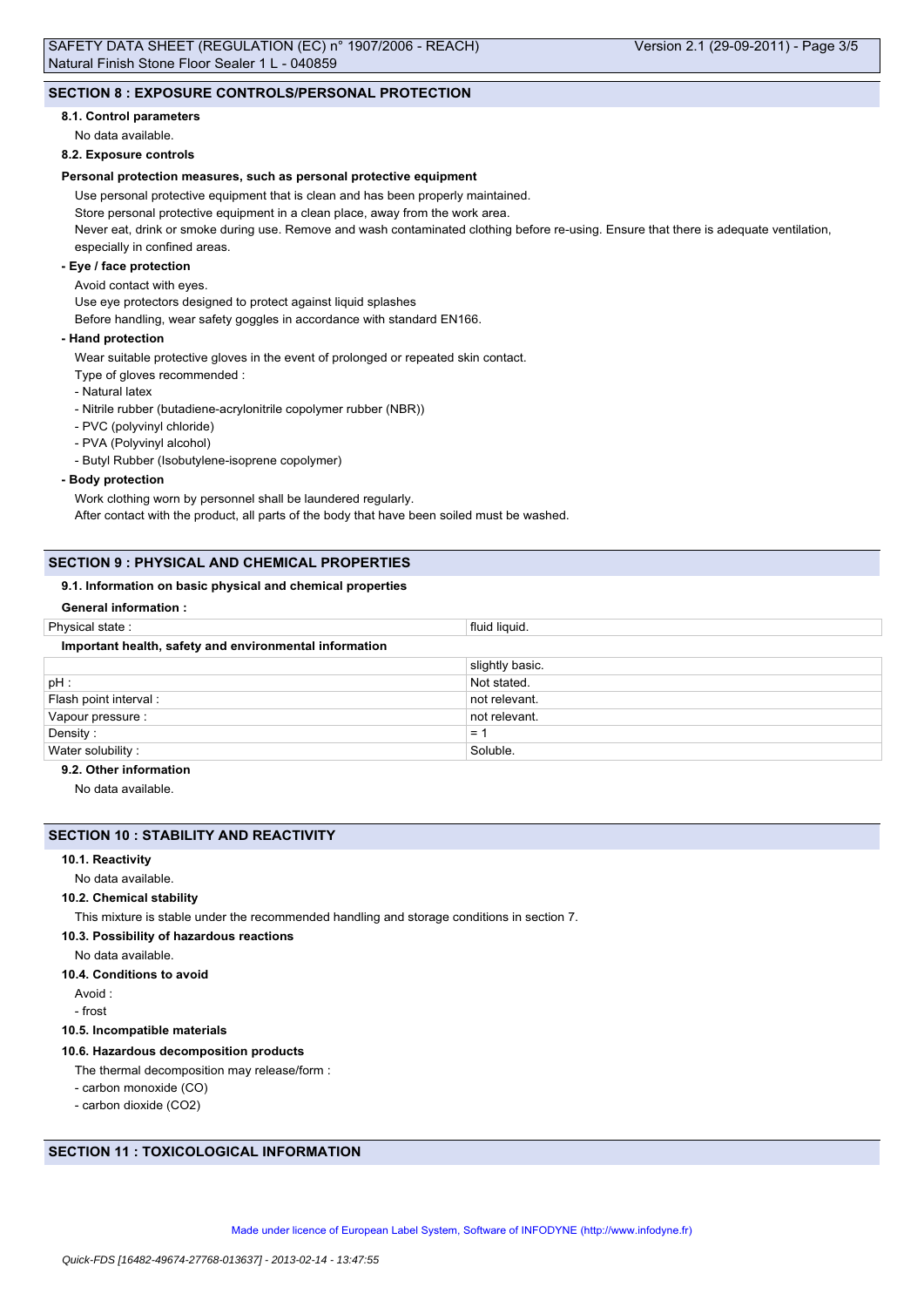### **11.1. Information on toxicological effects**

Repeated or prolonged contact with the mixture may cause removal of natural oil from the skin resulting in non-allergic contact dermatitis and absorption through the skin.

#### **11.1.1. Substances**

No toxicological data available for the substances.

#### **11.1.2. Mixture**

No toxicological data available for the mixture.

## **SECTION 12 : ECOLOGICAL INFORMATION**

#### **12.1. Toxicity**

#### **12.1.1. Substances**

No aquatic toxicity data available for the substances.

#### **12.1.2. Mixtures**

No aquatic toxicity data available for the mixture.

#### **12.2. Persistence and degradability**

No data available.

#### **12.3. Bioaccumulative potential**

No data available.

## **12.4. Mobility in soil**

No data available.

### **12.5. Results of PBT and vPvB assessment**

No data available.

### **12.6. Other adverse effects**

No data available.

### **SECTION 13 : DISPOSAL CONSIDERATIONS**

Proper waste management of the mixture and/or its container must be determined in accordance with Directive 2008/98/EC.

#### **13.1. Waste treatment methods**

Do not pour into drains or waterways.

### **Waste :**

Waste management is carried out without endangering human health, without harming the environment and, in particular without risk to water, air, soil, plants or animals.

Recycle or dispose of waste in compliance with current legislation, preferably via a certified collector or company.

Do not contaminate the ground or water with waste, do not dispose of waste into the environment.

#### **Soiled packaging :**

Empty container completely. Keep label(s) on container.

Give to a certified disposal contractor.

## **SECTION 14 : TRANSPORT INFORMATION**

Exempt from transport classification and labelling.

Transport product in compliance with provisions of the ADR for road, RID for rail, IMDG for sea and ICAO/IATA for air transport (ADR 2011 -IMDG 2010 - ICAO/IATA 2011).

## **SECTION 15 : REGULATORY INFORMATION**

**15.1. Safety, health and environmental regulations/legislation specific for the substance or mixture**

#### **- Particular provisions :**

No data available.

## **15.2. Chemical safety assessment**

No data available.

## **SECTION 16 : OTHER INFORMATION**

Since the user's working conditions are not known by us, the information supplied on this safety data sheet is based on our current level of knowledge and on national and community regulations.

The mixture must not be used for other uses than those specified in section 1 without having first obtained written handling instructions.